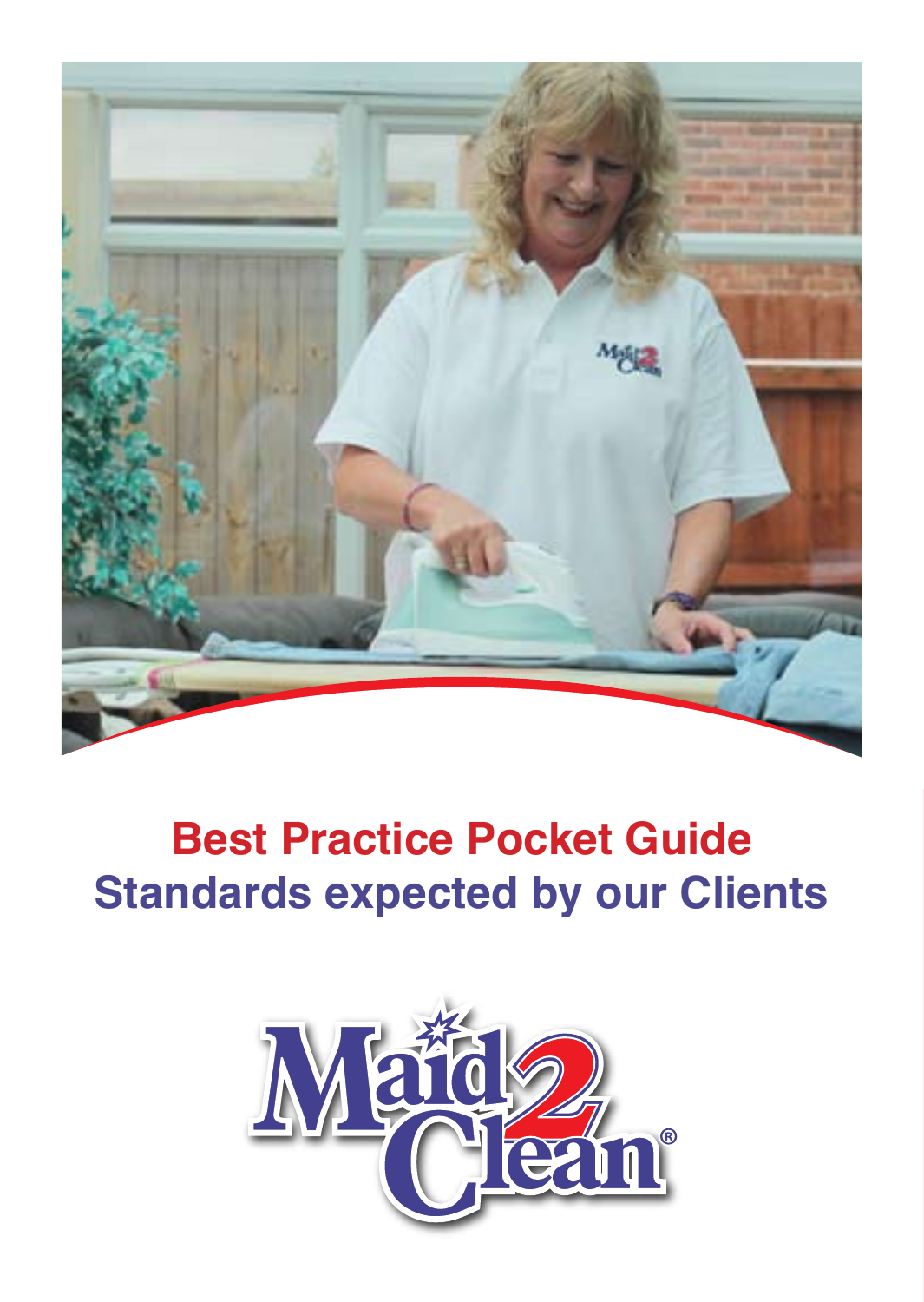**Our Tips for Cleaning the Outside of the Front Door** – Average time 5-10 minutes

**Equipment needed** – Dustpan and Brush, White Clean Damp /Cloth.

#### **In our experience:**

exterior doors are often one of the first things people notice about the client's home. A clean door can provide a positive impression, while a poorlymaintained door can have the opposite effect on visitors. Because they are exposed to



many different types of exterior elements, these doors can quickly become dirty, they are easily maintained with regular cleaning.

#### **For best results, why not try the following...**

- **1)** The front porch might need a brush.
- **2)** Do any cobwebs need removing? (Possibly a role for the white cloth).
- **3)** Use a wet white cloth and wipe away any dirt and debris.

# **Our Tips for Cleaning the Hallway** –

Average time 10-15 minutes

# **Equipment needed** –

Vacuum, Polish, White Cloth, Mop and Bucket (if flooring is suitable) and Air Freshener. Laminate floors may need laminate cleaning solution and a flat mop.

The hallway is the main entrance of the house, it's the first room the client will walk into and where you will want to make an instant impression. In our experience, this particular room doesn't require any elbow grease; however a vacuum and quick dust down can work wonders!

#### **For best results, our cleaners recommend that...**

- **1)** Vacuuming the entire hallway is a good way to start working - left to right, top to bottom.
- **2)** If the client has laminate flooring, mop the floor after you have vacuumed.
- **3)** Grab the polish and duster and work around all the skirting board, banisters, any pictures and ornaments, windows and mirrors.



**4)** We recommend a white cloth for inside the front door.

**5)** Why not finish off this area by spraying some air freshener?

## **Our Tips for Cleaning the Living Room and Dining Area** –

#### **Equipment needed** –

Vacuum, Polish, Cloth/Duster and Air Freshener.

The Living Room is the main room where the clients and their family will get together at the end of the day. It's a place to relax and rest after a long day! We would recommend that you give this room a thorough clean, so the client really will appreciate your hard work here.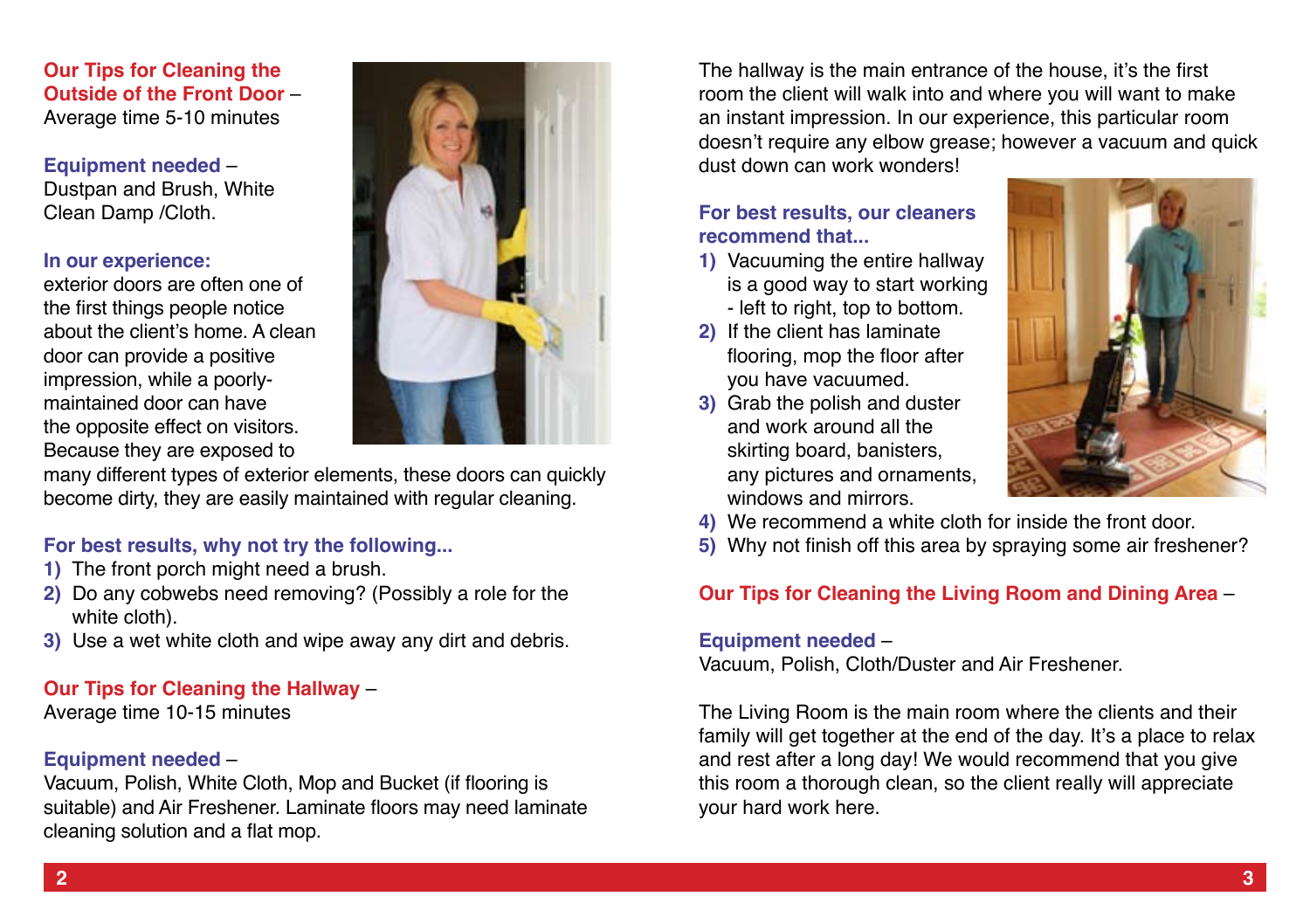#### **For best results, some of our best cleaners tell us that...**

- **1)** They dust the room moving from left to right, one wall at a time. They dust from top to bottom, including the windows, window frames, pictures, mirrors and furniture.
- **2)** They then vacuum the room, lifting the seat cushions off the sofa and armchairs and vacuum underneath with the brush attachment.
- **3)** The dining room would be next on their list. This is one of the main rooms of the client's home where the family will gather and it is also a place for eating so this particular room needs to look spotless.
- **4)** The dining room table and chairs might come next.
- **5)** They recommend the best way to vacuum underneath the table is to remove the chairs.
- **6)** Once chairs are returned to their original positions the rest of the room can be vacuumed.
- **7)** A final polish works wonders after a vacuum.
- **8)** Once both rooms are done, they would smell lovely with some help from an air freshener.



**Our Tips for Cleaning the Kitchen** – In our experience, cleaners report that most kitchens will need 45 - 75 minutes.

**Equipment needed** – Kitchen Cleaner, Cloth, Microfibre Cloth, Vacuum, Dustpan and Brush, Mop and Bucket.

The kitchen is one of the rooms that we find require the most thorough cleaning due to the amount of bacteria it produces. It is important to keep surfaces clean and dry at all times, to rinse cloths whenever they are used and to dry them quickly. For maximum efficiency and hygiene, kitchen appliances should be regularly cleaned. Dirt should not be left to build up, particularly

on ovens and hobs. For best results, why not try the following handy tips from the cleaners we interviewed?

**1)** Applying the oven cleaner first would allow all food debris to soak off, and break down grease. Leave on for the recommended time stated on the product instructions. Most will work within 10-15 minutes. however only a few minutes is required for light soiling and regular cleans. Our cleaners



tell us that they always read and follow the product instructions before use.

- **2)** Corners, ceiling and light fittings/fans should not be forgotten in your routine.
- **3)** Kitchen doors need to be wiped sometimes, paying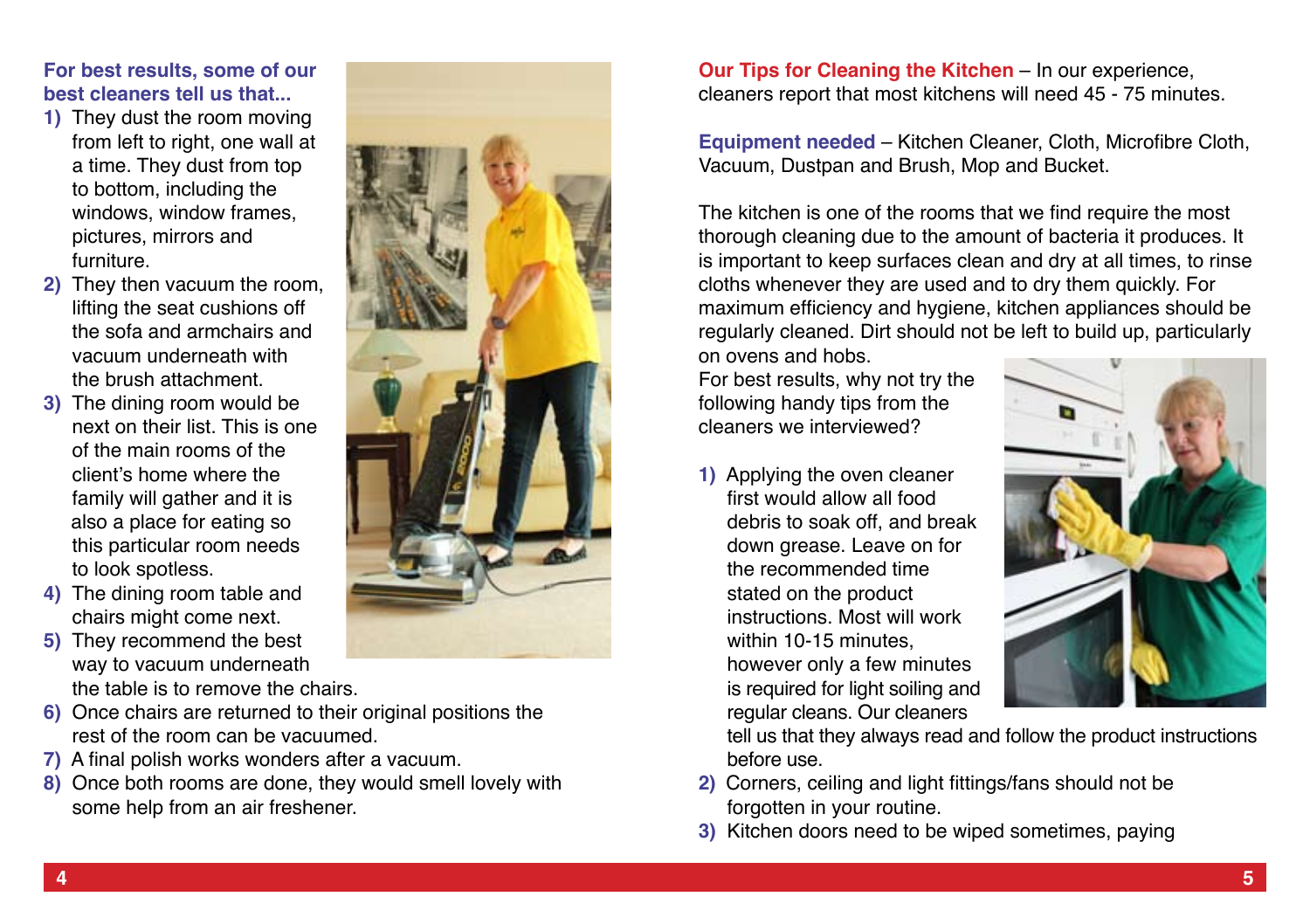particular attention to panelled doors which can gather dust, so these should not be forgotten.

- **4)** Window and blinds if applicable need to be done also. Most blinds can be vacuumed to remove dust particles and others can be wiped down with a damp cloth.
- **5)** Microwaves harbour food debris. Sometimes, if only lightly soiled or regularly cleaned, they can be wiped using an antibacterial wipe or multi-surface cleanser. For heavier soiling and dried on debris, a cup of water can be placed inside and boiled. Allowing the steam to loosen the debris for easy cleaning has helped many cleaners.

**6)** Surfaces should not be left out of your agenda either. A multi-surface cleanser and **BLUE** cloth or antibacterial wipes can be used (after moving all items), then you can focus on tiles, window sill, bins and cupboard doors. Keeping a different coloured cloth e.g. The **BLUE** cloth for the kitchens only is helpful to avoid cross infection with other areas of the home. (Antibacterial wipes, once used, should be discarded).



- **7)** Grease and food particles can be removed using an appropriate cleaner. Cleanse the hob/ cooker top to remove debris. Scouring damages the surfaces so many cleaners claim it's best to avoid them. Polishing or buffing with a dry cloth at the end can give the surfaces an 'end shine'.
- **8)** According to some, fridges are best worked from top to bottom after removing items from the fridge, one shelf at a time. They claim using an antibacterial wipe



for surfaces, and using a new one for each shelf to prevent cross contamination, is the best way. Door contents can be cleaned in similar fashion.

**9)** Some cleaners swear by using multi-surface cleanser or antibacterial wipes on the sink and drainer - this is a task some forget. They recommend using a scrub sponge (metal scourers are not to be used) for around the base of the taps and plug hole to remove any staining, debris and limescale build-up. If there is a considerable build-up, they would soak with an appropriate limescale removing product, but being careful to follow the product instructions. If left too long these products can damage and even rot surfaces. Also making the room well ventilated is recommended. For build-up around taps they recommend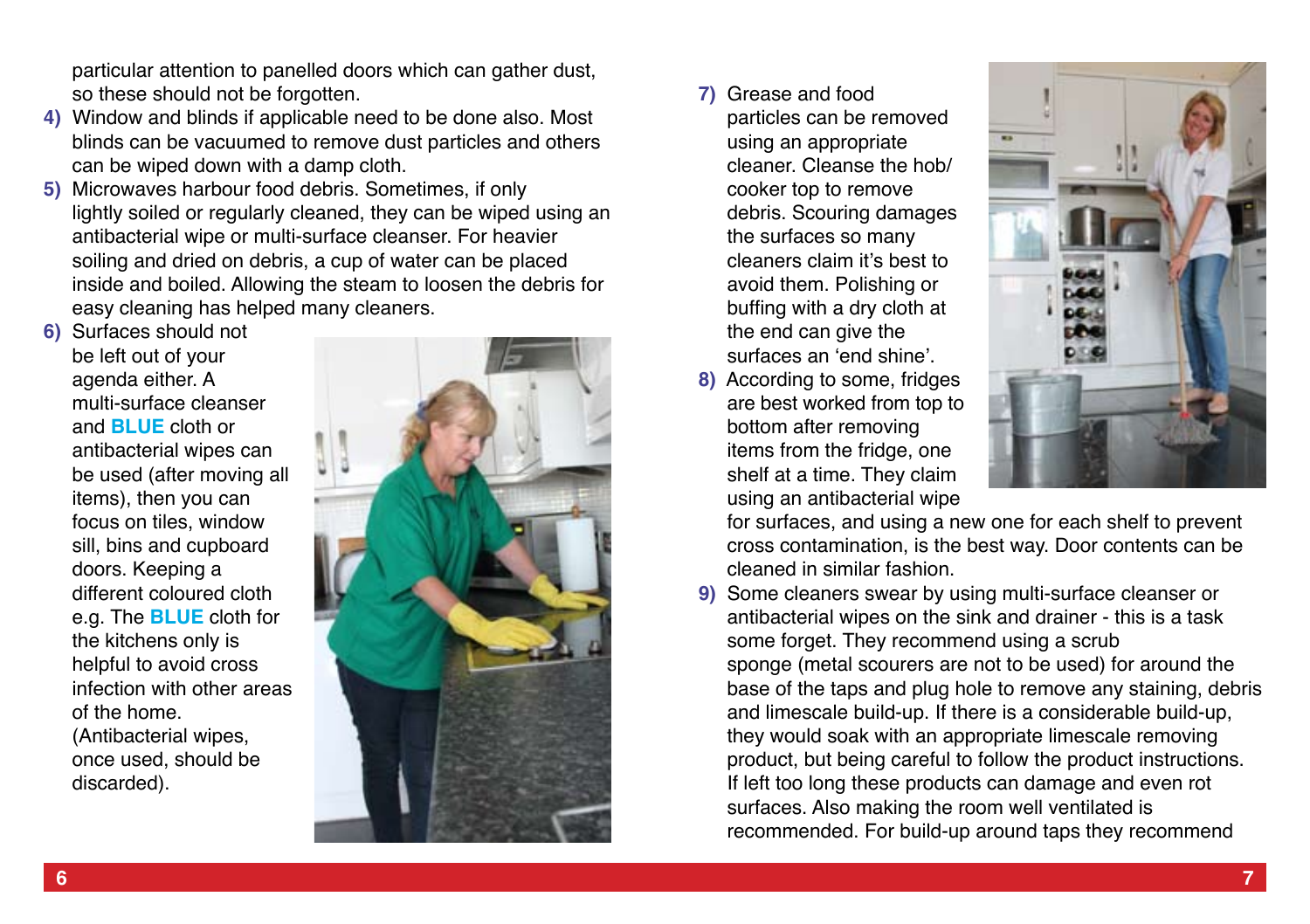soaking a cloth with product, then wrap it around the end of the tap and leave to soak enabling easy removal later. Once softened, limescale can be removed with a scrub sponge or tooth brush. The sink can be buffed at the same time as the drainer with a dry cloth or kitchen roll to add the end shine.

- **10)** Some veteran cleaners claim that vacuuming and mopping/ steaming could be done last of all. Once vacuumed, a mop bucket with hot water and a measure of cleaning product can be used. Mops are used to best effect by squeezing out excess before cleaning (also squeesing the mop out again before being put away). Some use a steamer instead and they warn that the right temperature must be reached before cleaning can be started.
- **11)** Vacuum bags may need to be replaced when full so you may wish to check them occasionally.
- **12)** Clients like the bins to be emptied and the rubbish taken out. Obviously they also like new clean bags put in the household bins.



# **Our Tips for Cleaning the Bathroom** - In our experience

most bathrooms will need 30- 60 minutes.

#### **Equipment needed** -

Bathroom Cleaner, Cloths, Vacuum, Mop, Bucket & Rubber Gloves. Toilet Brush and/or a bathroom sponge (sponge to be binned afterwards).

## **For best results, why not try the following...**

**1)** We find that scrubbing the toilet bowl with a toilet brush is a good place to start. If the household has more than one toilet, a good idea is to ask the client to provide a brush for each one, for hygiene reasons. Once scrubbed clean, the toilet can be flushed and an appropriate toilet cleaning product utilised to soak up limescale build, sanitize and freshen. This can be left to work its magic.



- **2)** High level dusting to remove cobwebs and particles from corners, ceiling and light fittings/fans is always an appropriate way to start.
- **3) A YELLOW** cloth could be used to dust down the door, paying particular attention to panelled doors. Wiping the door handle and light switches with an antibacterial wipe is always good practice.
- **4)** Using antibacterial wipes or a **RED** cloth with cleaning product would be good for wiping the surface of the loo, starting at the cistern and working down the bowl and pedestal to the floor. Paying particular attention under rims and round the back where the stack pipe is connected is important, because these areas can get very dusty and harbour unseen germs and bacteria. Buffing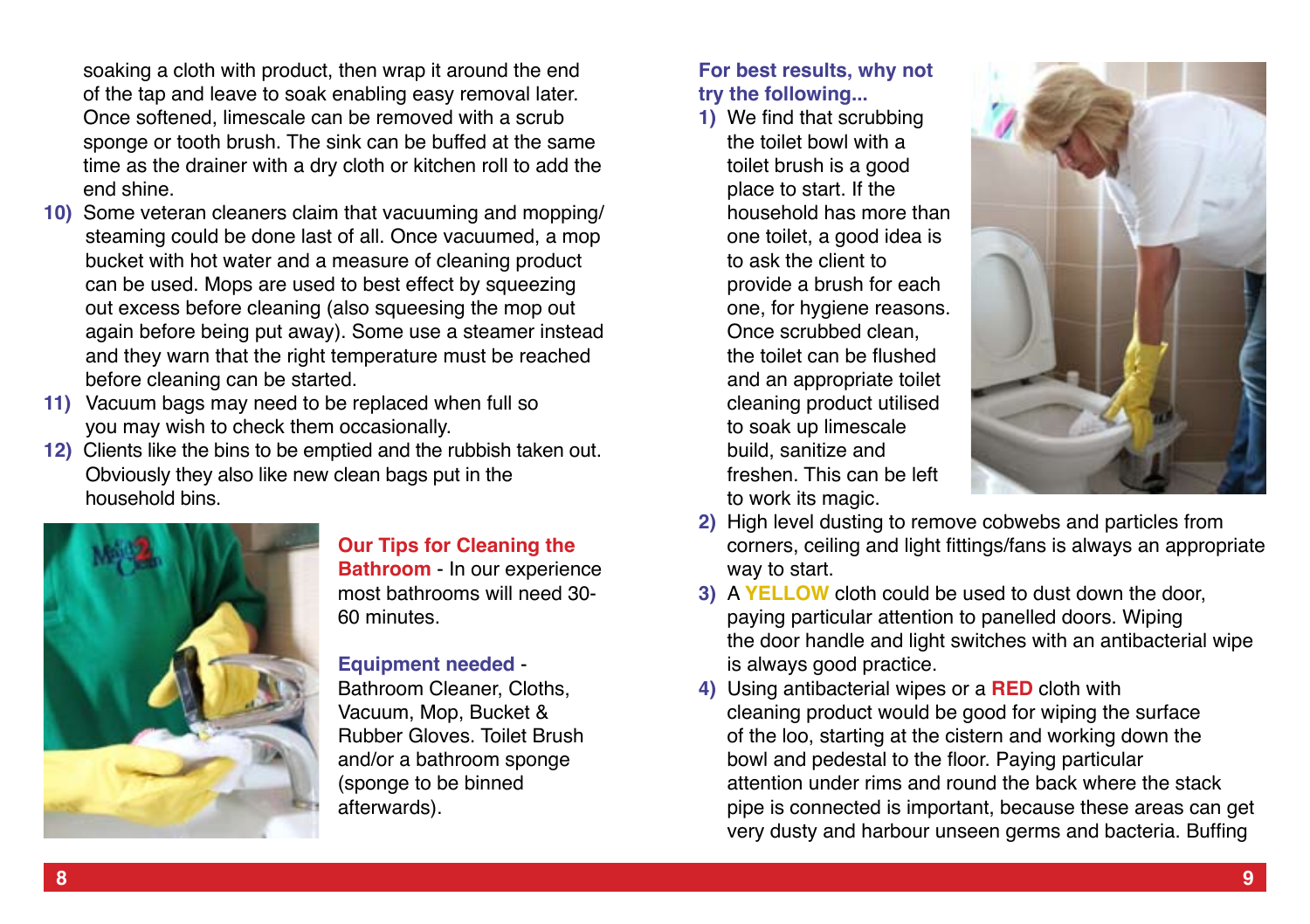with a dry **RED** cloth to shine might be a way to complete this activity.

- **5)** A damp **YELLOW** cloth for windows followed by a buff with a kitchen roll to remove smears might be needed. If there are blinds, these may need a wipe to remove dust.
- **6)** Antibacterial wipes or a **GREEN** cloth with cleaning product might be used to wipe the basin, pedestal, taps and windowsill. Whatever you decide, best practice would recommend that different cloths are used for the bathroom compared to the toilet. Any limescale residue that you may find in the sink, can be removed with a scrub sponge (metal scourers are not to be used) and a limescale removing

product. If there is a limescale build-up on the taps, an option preferred by some of our cleaners would be to soak a cloth in product and wrap around the taps, leaving it to soften before removing with a scrub sponge or toothbrush. Cleaners have also suggested that dried on toothpaste and hair gel is easily dissolved with hot water. Cleaners recommend that using a dry **GREEN** cloth would help to buff the surfaces and taps to give them a shine.





- **7)** Mirrors can be wiped with a damp **YELLOW** cloth and buffed to a shine with either a dry cloth or kitchen roll.
- **8)** Baths often need to be cleaned with an appropriate cleansing product and **GREEN** cloth, for example. Any limescale residue in the sink or bath can be removed with a scrub sponge (metal scourers are not to be used) and a limescale removing product. Taps often suffer from limescale build up.

Best practice would be to soak a cloth in product and wrap around taps, leaving it to soften before removing with a scrub sponge or toothbrush. Buffing will enhance the surfaces and taps to give a shine using a **GREEN** cloth will help to achieve this.

- **9)** The above bath process can be repeated for the shower cubicle using limescale removing product on the shower screen/doors. It has been suggested that if the shower has a curtain, your client may decide to take it down regularly and wash in a machine, following the labelled instructions on the curtain.
- **10)** Before beginning to wipe down the shelving, our finest cleaners recommend removing all items first. An antibacterial wipe would be a good idea, according to some cleaners, because this would assist when cleansing and removing dust. Clients prefer items to be cleansed where possible before returning them to the shelving to ensure that the area is thoroughly cleaned.
- **11)** Towels should not be forgotten shaking, folding and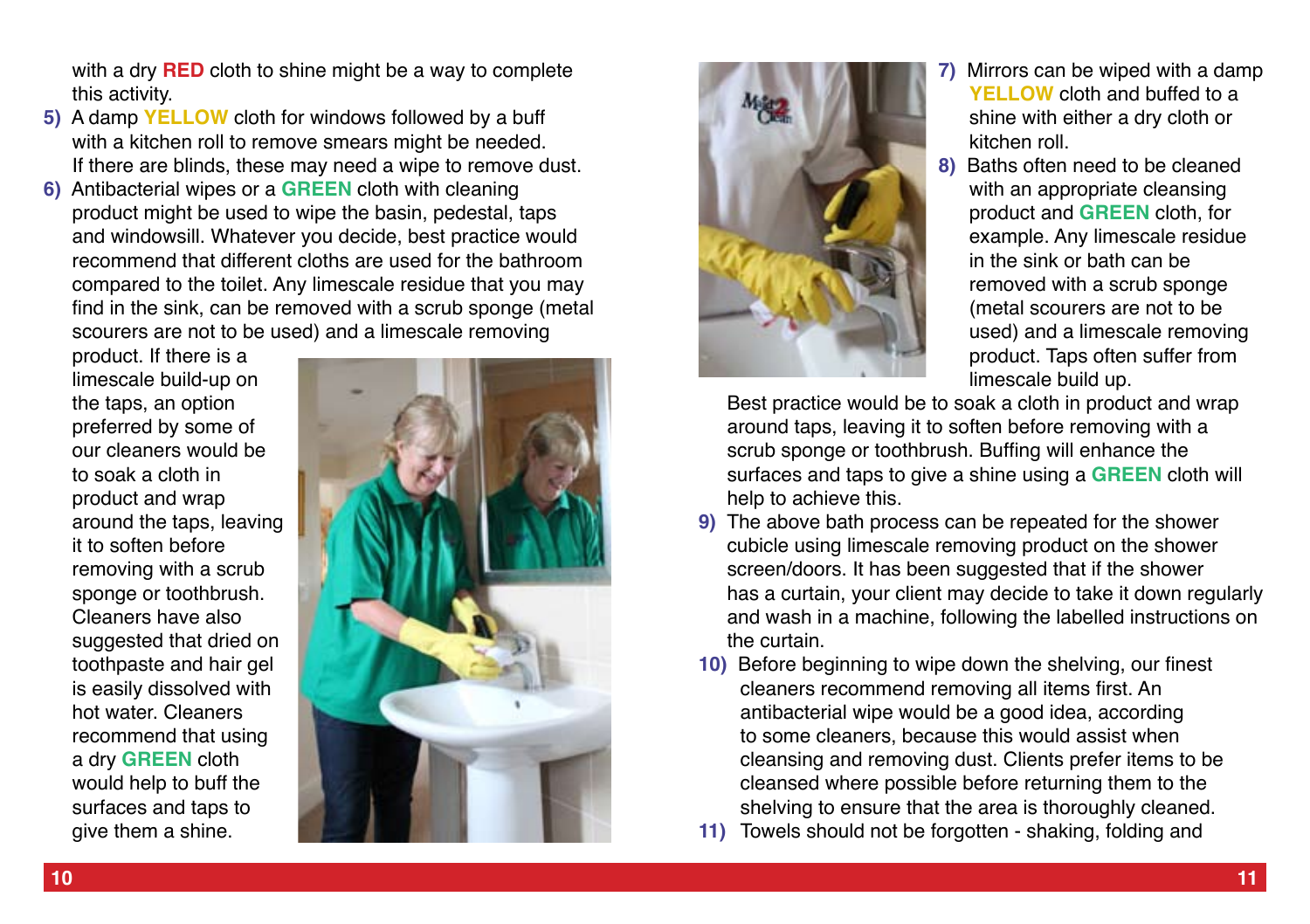placing them neatly on the rail or on the side of the bath is a suggested method from one of our experienced cleaners.

**12)** Clients know that bath/pedestal mats, skirting boards and flooring collect dust and dirt particles. To help get rid of unwanted dirt they like them hoovered before mopping or steaming the floor. Maid2Clean cleaners tell us that wiping the skirting boards with a damp **YELLOW** cloth will help ensure that all unwanted dust and dirt is wiped away. Submerging the mop and squeezing it will help make

sure that all excess water has disappeared before cleaning. Alternatively if a steamer is being used, best practice would be to fill the reservoir with water and plug it in ready to use. Once it has reached its correct temperature the device is ready to use. Clients have suggested that cleaners pay particular attention around the base of the toilet pedestal as this is where germs can harbour.

**13)** It is important that the bins and vacuum cylinder are emptied into the main waste bin.



It is suggested that if the vacuum has a bag, then it is to be checked weekly and changed when required.

**14)** Keeping the cleaning equipment in obvious and reachable places will ensure that the bathroom stays clean and tidy at all times.

#### **Best Practice handy tips**

- **1)** Wiping down all bathroom surfaces with a mild detergent solution.
- **2)** All bathroom fittings, basin, bath, bath



surrounds and shower tray should be wiped down.

- **3)** Lavatory brush handle (if applicable) should be wiped to ensure it's clean for its next use.
- **4)** The toilet should be cleaned last according to most cleaners, along with scrubbing the inside of the toilet bowl with a brush, then flushing the excess away.
- **5)** All-purpose cleaner can then be used to spray the toilet seat and exterior and on the shower walls.
- **6)** Mopping the floor, standing out of the room, is the best practice for mopping.

From past experience, our finest cleaners suggest not to use any abrasive materials or very strong bathroom cleaners on the bath, basin or shower trays. Instead, to remove hard water marks, a suggested detergent would be limescale remover. It's also essential to the client's needs that hair balls are regularly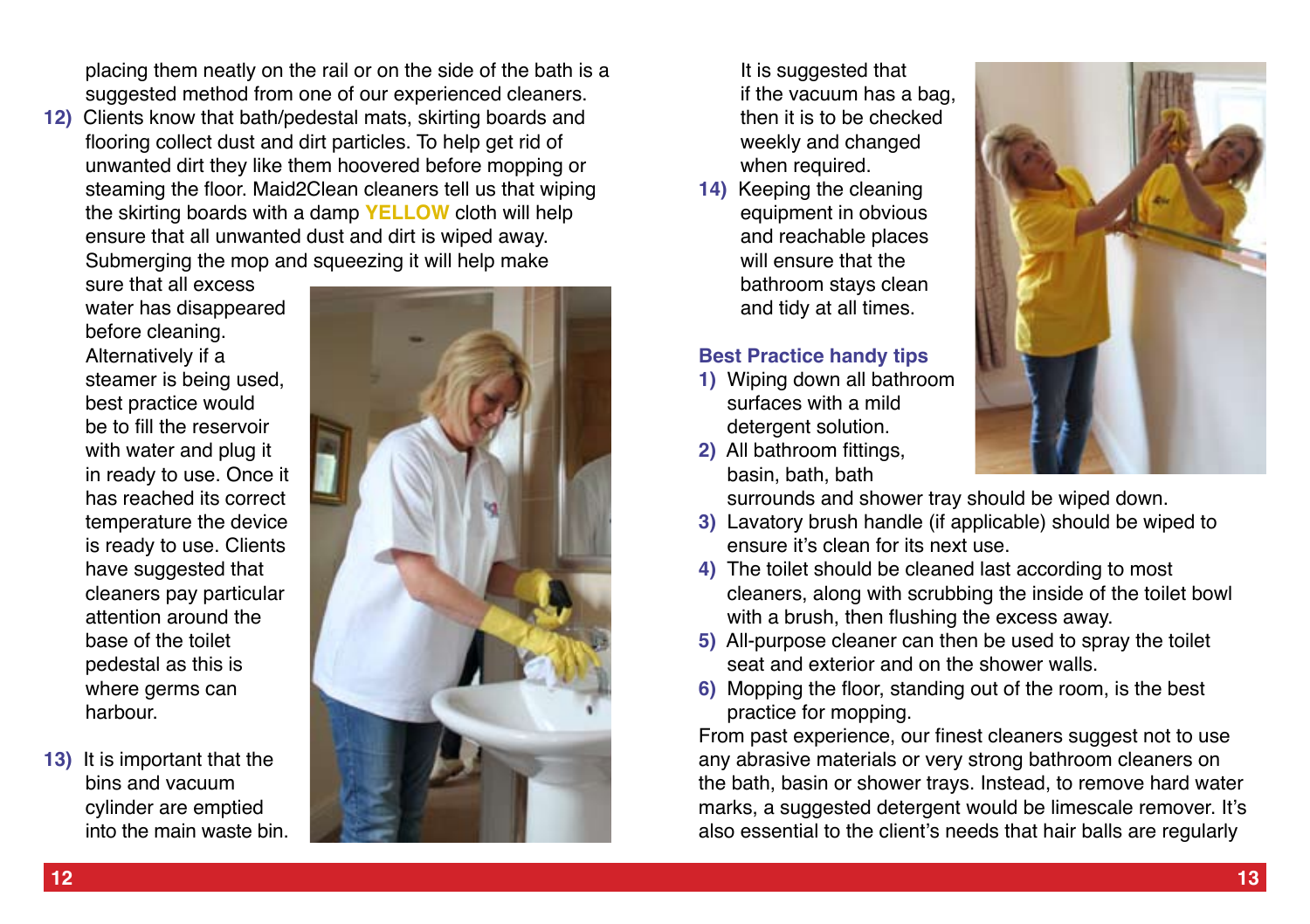removed from plug holes. Best practice is to remember to clean the mirrors!

#### **Suggested Tips for Cleaning the Bedrooms**



**Equipment which should be used** – Vacuum, Polish, Cloth/Duster, Air Freshener

The bedroom is a sanctuary for everyone, and clients really emphasise the importance of the cleanliness of this room. They want it to be maintained and kept to a high standard.

#### **For best results, experience has told us that clients want the following...**

- **1)** Any light furniture is moved away from the walls before cleaning to enable to clean the room freely without any obstruction.
- **2)** Cleaners prefer to dust the entire room, starting from the

entrance and moving left to right with the duster to ensure that the room is immaculately cleaned.

- **3)** Clients want one wall dusted at a time working from top to bottom. Skirting boards, window frames, windows, mirrors, pictures and furniture are included in the mix.
- **4)** Vacuuming around the entire outside of the bedroom is a suggested best practice.
- **5)** Clients know if the room contents have been moved or not. Once the room is finished they like the furniture put back to its original position.
- **6)** TV screens wiped with clean dry cloth only (not damp cloth or polish) unless advised otherwise by client.
- **7)** Starting at the far corner of the room, cleaners report back to us that vacuuming the rest of the room backing out of the door helps to ensure a clean and tidy room.
- **8)** Clients like the room to be finished off by spraying some

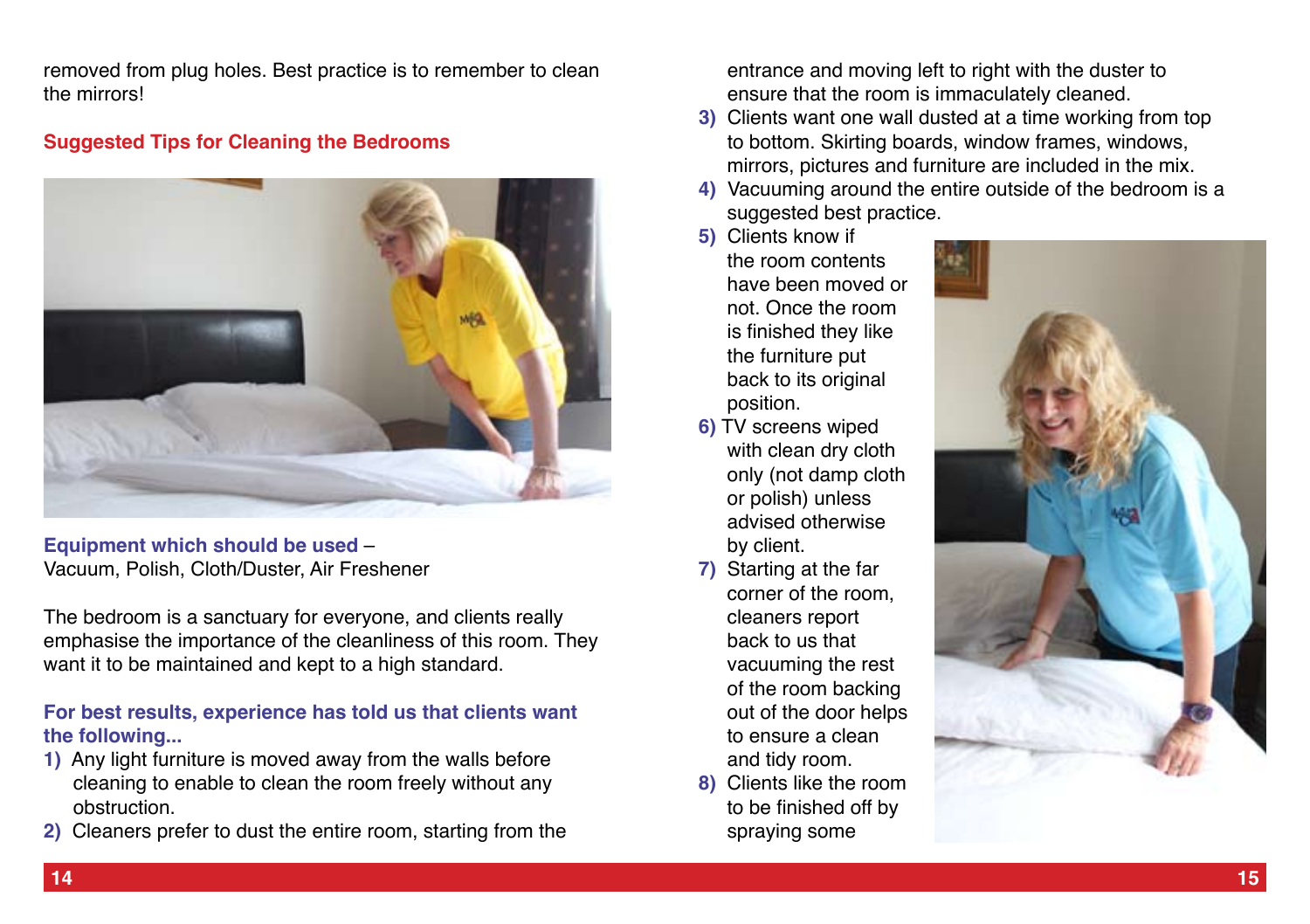air freshener. These steps can be repeated for the rest of the bedrooms.

#### **Our Tips for Cleaning the Landing**

**Suggested Equipment** – Vacuum, Polish, Cloth/ Duster and Air Freshener.

The landing is one of the other main rooms of the house, it's important that it looks clean and fresh. Again in our experience this particular area doesn't require any particular heavy duty elbow grease, but if it's done properly, it will look spick and span in no time.



## **For best practice results, why not try the following recommendations from our cleaners...**

- **1)** Addressing the skirting boards and banisters along with any pictures, mirrors, windows and ornaments with a duster and vacuuming the landing starting from the top and making your way to the bottom, down the stairs.
- **2)** You could finish off with a lovely spray of air freshener.

## **Suggested Tips for Cleaning the Windows and Mirrors**

## **Equipment which may be**

**used** – Damp Clean Cloth/ Rag, Vacuum, Lint free Cloth or Pad, Newspaper, Good Quality Glass Cleaner or Vinegar & Newspapers, Water, Bowl, Surgical Spirit.

It is important that all windows and mirrors are glistening. Clients don't want a smear or stain on them! They expect a sparkling finish!



## **For best results, professional window cleaners...**

- **1)** Start with the windowsills and frames.
- **2)** They then move on to the glass. A handy hint is to start at the top and work down to avoid dripping onto clean windows. Another tip is to make sure drying strokes are used when going up and down on one side of the window and back and forth on the other. This way you can tell which side the streaks are on and which side needs extra polishing to remove them.
- **3)** Good practitioners use a paper towel or a soft, lint free cloth or pad for the final wipe down. They also spray the glass cleaner on to a lint-free cloth or rag rather than directly on the mirror's surface, as this will prevent excess cleaner from running down the mirror's edges which can cause the mirror's silver backing to turn black and brittle.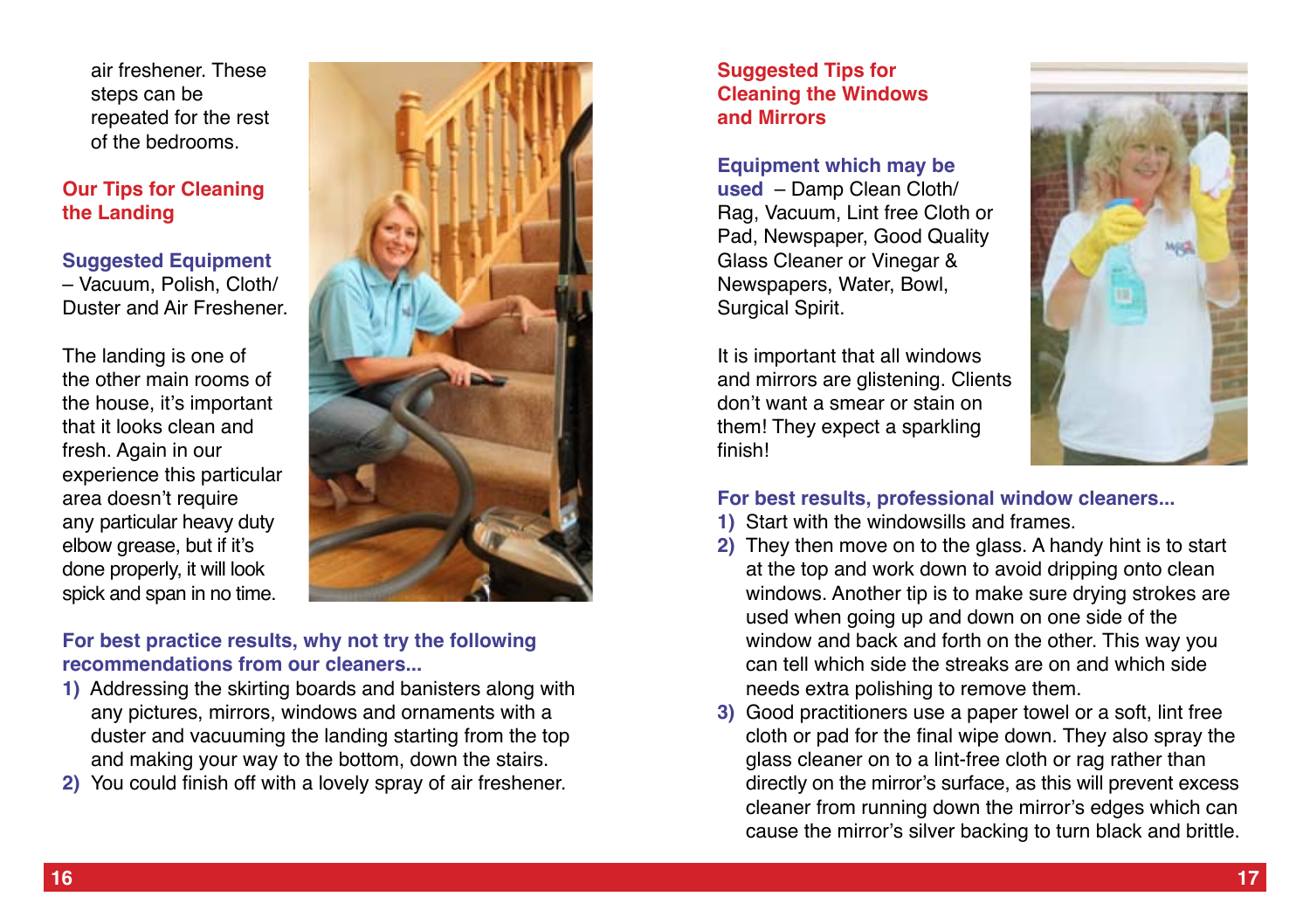In practice we have found that vinegar & old newspapers can also do a good job of cleaning glass.

#### **Best Practice Tips for Cleaning the Conservatory**

**Equipment which may be needed** - Sweeping Brush/ Vacuum Cleaner (depending upon flooring type), Dustpan and Brush, Mop and Bucket, Clean Damp Rag/Cloth, Furniture Polish and Duster

# **We asked our best cleaners to tell us the best way to clean a conservatory.**

#### **They told us they:**

- **1)** Swept or vacuumed the floor
- **2)** Removed debris with dustpan and brush
- **3)** Wiped down windowsills with damp cloth
- **4)** Cleared all cobwebs from around the windows and ceiling
- **5)** Polished all furniture/ornaments
- **6)** Remove cushions from settee and vacuumed crumbs away
- **7)** Mopped the floors (where tiles or with laminate cleaner if applicable)
- **8)** Emptied bins
- **9)** Finished by spraying air freshener and, before leaving the room, looked back and checked everything



# **Client Product Checklist**

Clients will be informed to arrange the following -

- A pack of cloths in a range of colours.
- **Blue** = Kitchen
- **Green** = Bathroom
- **Red** = Toilets
- **Yellow** = Dusting

 (including one for skirting boards, doors, mirrors and windows.) More than one of each colour will be required.

- **White** = outside front door
- Kitchen Roll
- Scrubby sponges/toothbrush
- Bin bags (spare vacuum bags where required)
- Antibacterial Wipes
- Kitchen Cleaning Spray or Multisurface Spray
- Bathroom Cleaning Spray or Multisurface Spray
- Limescale Remover Spray
- Toilet Cleaner and Toilet Brush for each toilet (neat bleach can't be used)
- Furniture Polish
- Long Handled Duster
- Mop and Bucket\*
- Floor Cleaning Product or Wipes\*
- Dustpan & Brush
- Box to keep it all in and a space in the cupboard for it to be stored so the cleaner knows where to find it on each visit.
- Laminate floors may need laminate cleaning solution and a flat mop
- \* Unless using a steaming machine.